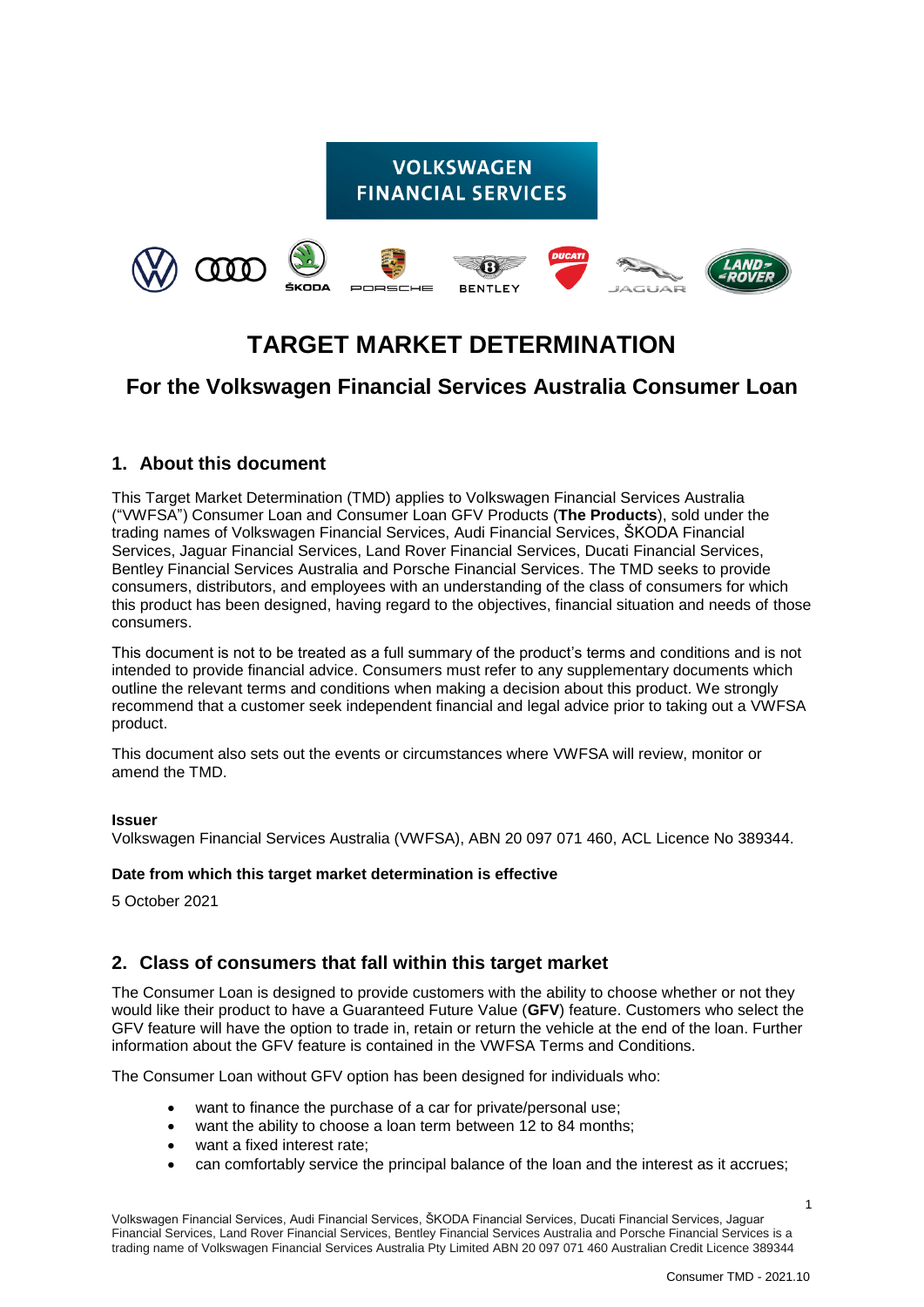- can pay the associated fees and charges;
- can pay the deposit amount required for the amount of credit; and
- Want the option to have a large lump sum payment ("balloon") at the end of the loan term.

The Consumer Loan with GFV option has been designed for individuals who:

- want to finance the purchase of a car for private/personal use;
- want the ability to choose a loan term between 12 to 48 months<sup>\*</sup>;
- want a fixed interest rate;
- want the option to either keep, trade-in or return their vehicle at the end of the loan term
- can comfortably service the principal balance of the loan and the interest as it accrues;
- can pay the associated fees and charges; and
- can pay the deposit amount required or other security for the amount of credit.

#### **Excluded class of consumers**

This product has not been designed for individuals who:

- $\circ$  seek to use their car for commercial/business use. This includes Fleet, Wholesale, rideshare or other income generating services; or
- o who cannot comfortably service the principal balance of the loan and interest as it accrues.

#### **Product description and key attributes**

The key eligibility requirements and product attributes of the Consumer Loan are as follows:

#### Eligibility Requirements:

- o VWFSA's credit and responsible lending criteria must be met;
- o customer must be at least 18 years of age;
- o vehicle must be for Personal/Private use;
- o vehicle financed must be:
	- o Motor Vehicle (New, Demo, Used)
	- o Motor Cycle (New, Demo, Used)

#### The Products include the following fees and charges:

- o Establishment Fee \$398.00
- o Non Direct Debit Payment Fee \$4.50
- o Payment Dishonour Fee \$35.00

Please note; dealerships may have separate fees and charges associated with organising finance

#### Product Attributes

| <b>Purpose</b>             | Personal/Private Use                             |
|----------------------------|--------------------------------------------------|
| <b>Min/Max Term</b>        | 12 to 84 months – Consumer Loan                  |
|                            | 12 to 48 months <sup>*</sup> - Consumer GFV Loan |
| <b>Contract Start Date</b> | Date customer signs contractual documents        |
| <b>Contract End Date</b>   | Contract Start Date plus the contract term       |
| <b>Min/Max Amount</b>      | Min - \$10 000                                   |

Volkswagen Financial Services, Audi Financial Services, ŠKODA Financial Services, Ducati Financial Services, Jaguar Financial Services, Land Rover Financial Services, Bentley Financial Services Australia and Porsche Financial Services is a trading name of Volkswagen Financial Services Australia Pty Limited ABN 20 097 071 460 Australian Credit Licence 389344

 $\mathfrak{p}$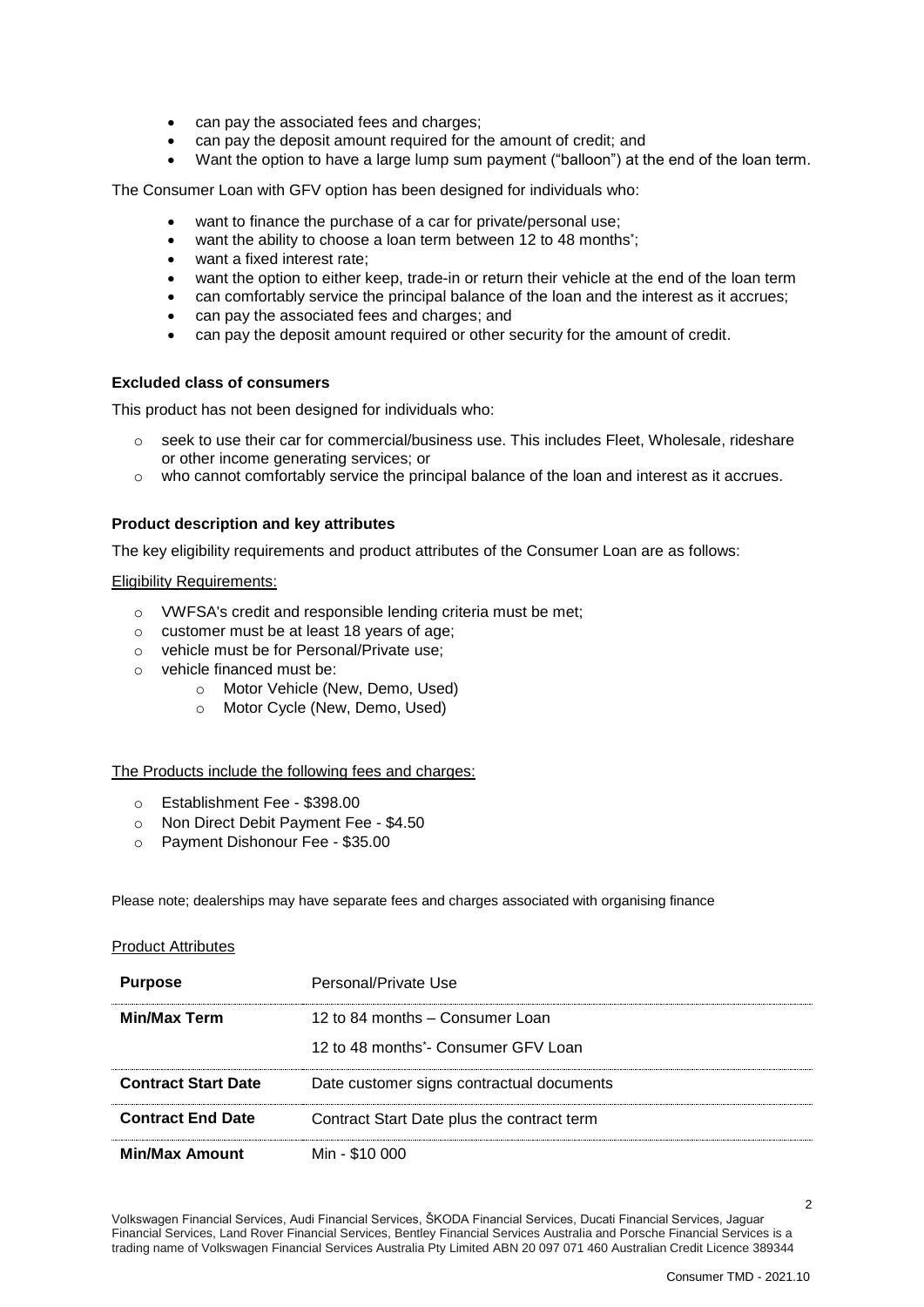|                             | $NAX - 31.000.000$                                                                                                                                                              |
|-----------------------------|---------------------------------------------------------------------------------------------------------------------------------------------------------------------------------|
| <b>Deposit</b>              | Deposit must be paid by the customer                                                                                                                                            |
| Interest Type               | Fixed                                                                                                                                                                           |
| <b>Interest Calculation</b> | Interest is calculated on the daily balance outstanding and charged to<br>the customer on a monthly basis.                                                                      |
| <b>GFV Option</b>           | Available in conjunction with selected Volkswagen Financial Services<br>Australia Partnered Brands                                                                              |
| <b>Legal Ownership</b>      | The customer owns the asset, subject to a security interest which<br>VWFSA will register via the Personal Property Security Register<br>(PPSR) to secure repayment of the loan. |

 $M_1$   $M_2$ 000,000

\* *Up to 60 months for selected partnered brands – subject to change, please speak to your dealer for more information at the time of application* 

#### **Consistency between target market and the product**

VWFSA has reviewed the key attributes and product features of The Products and is satisfied that these are consistent with the objectives, financial situation and needs of the class of customers in the target market. Individual customers will need to consider whether the product meets their specific objectives, financial situation and needs.

### **3. How this product is to be distributed**

#### **Distribution channels**

This product is designed to be distributed by VWFSA or VWFSA' distributors by any of the following means, where authorised:

- o via the VWFSA Retention Team;
- o via VWFSA Accredited Dealerships;
- o via VWFSA Accredited Brokers

#### **Distribution conditions**

This product should only be distributed under the following circumstances:

- o the product has been explained to the customer;
- $\circ$  the product meets the consumer's requirements and objectives;
- o the consumer meets all eligibility requirements for the product;
- $\circ$  the consumer has the capacity to service the loan repayments (including the balloon); and
- $\circ$  the product has been distributed by one of the authorised channels outlined above.

#### **Adequacy of distribution conditions and restrictions**

These distribution conditions have been designed to ensure that customers who acquire The Products are in the target market. By ensuring responsible lending requirements are met while also restricting by whom the Product may be distributed to those accredited and authorised by VWFSA, the intended market will be reached.